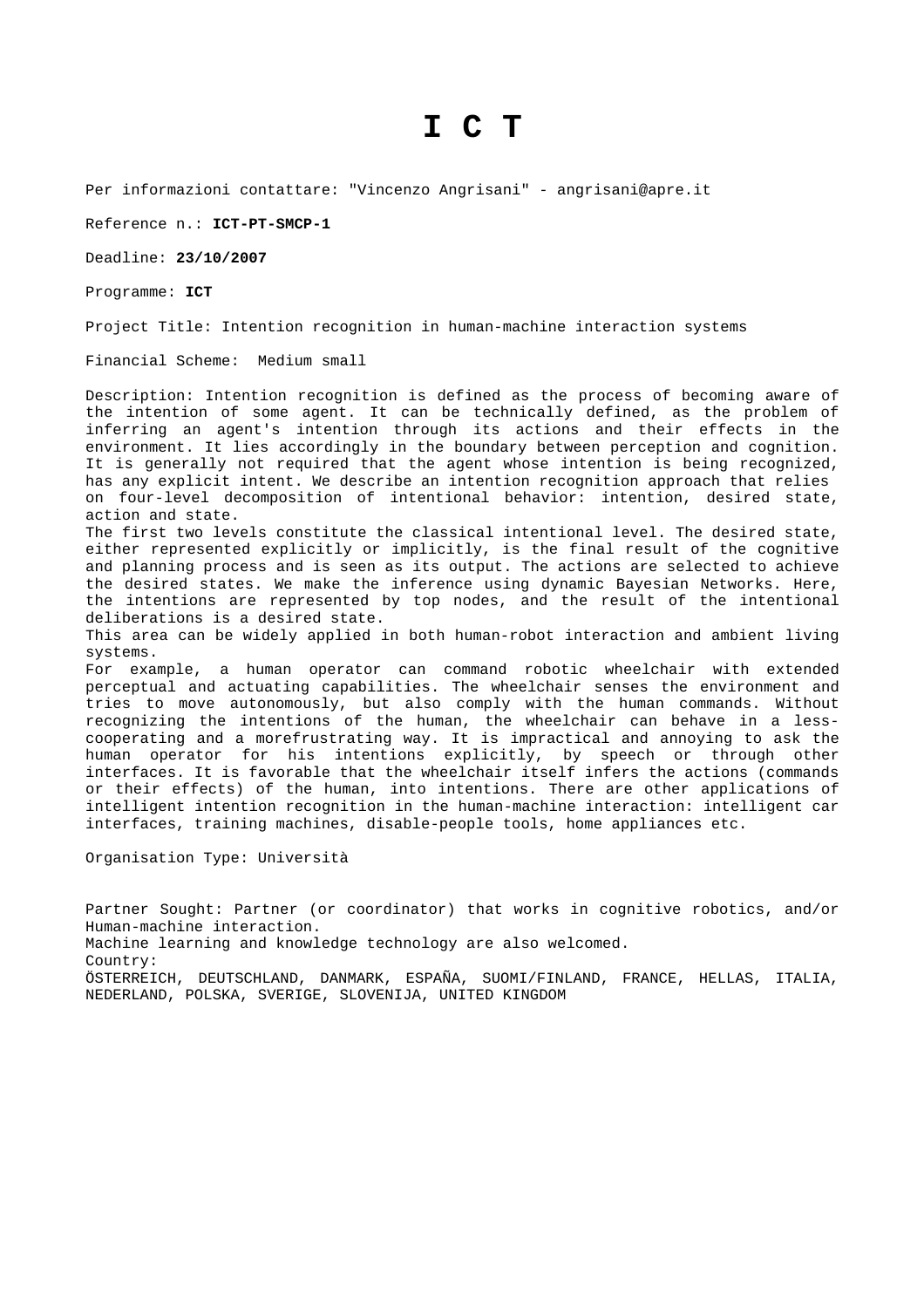Per informazioni contattare: "Vincenzo Angrisani" - angrisani@apre.it

Riferimento**: ICT-EU-SMCP-2**

Data Scadenza: **05/03/2008**

Programma**: ICT** 

**Titolo:** Integrated information system aimed at preventing citizens from consuming products with high risks for their health state>

Tipo Progetto: Collaborativo

**Descrizione:** The project proposes the implementation of an integrated information system through which the consumer is warned about the harmful effects that food products or any other type of products he he buys could have upon his\her health. Based on the knowledge about the chronic illnesses, diseases and allergies that the consumer suffers from, this system is aimed at reducing the risks of worsening the medical condition of the citizens. With the full support of the Food Chemistry Institute and of the Faculty of Medicine and Pharmaceutics in Romania we have started in constructing a large data base designed to store the necessary amount of data that describes the chemical content and composition of a wide variety of food, pharmaceutical and cosmetic products. This data base will also contain the side effects for consumer health as a result of using this products. Another key element of the project is the design of a different data base aimed at storing the unique id code and personal medical data of any particular user. The result of this project will be a network distributed system, with fully automated check points set throughout a large number of supermarkets and general stores all connected to a main central server. The system users will be provided with a set of special electronic cards based on NFC technology (Near Field Communication)which will facilitate user identification based on the unique id. The check points will have electronic smart card readers which integrated with the rest of the equipment will guarantee user identification. Also the check points will provide bar code readers that will allow the system to identify any particular product that the customer wants to buy. By cross reference between the two data bases described before the system will automatically warn the customer with regard to any desired products unsafe for his\her state of health.

Tipo Ente: Centro di Ricerca

Partner richiesto: Advanced ICT for risk assessment and patient safety Partners with expertise in: Bar codes and RFID technologies NFC (Near Field Communication) Contactless card technology Database development Web-based applications development Medicine and Pharmaceutics Both R&Ds and SMEs are sought.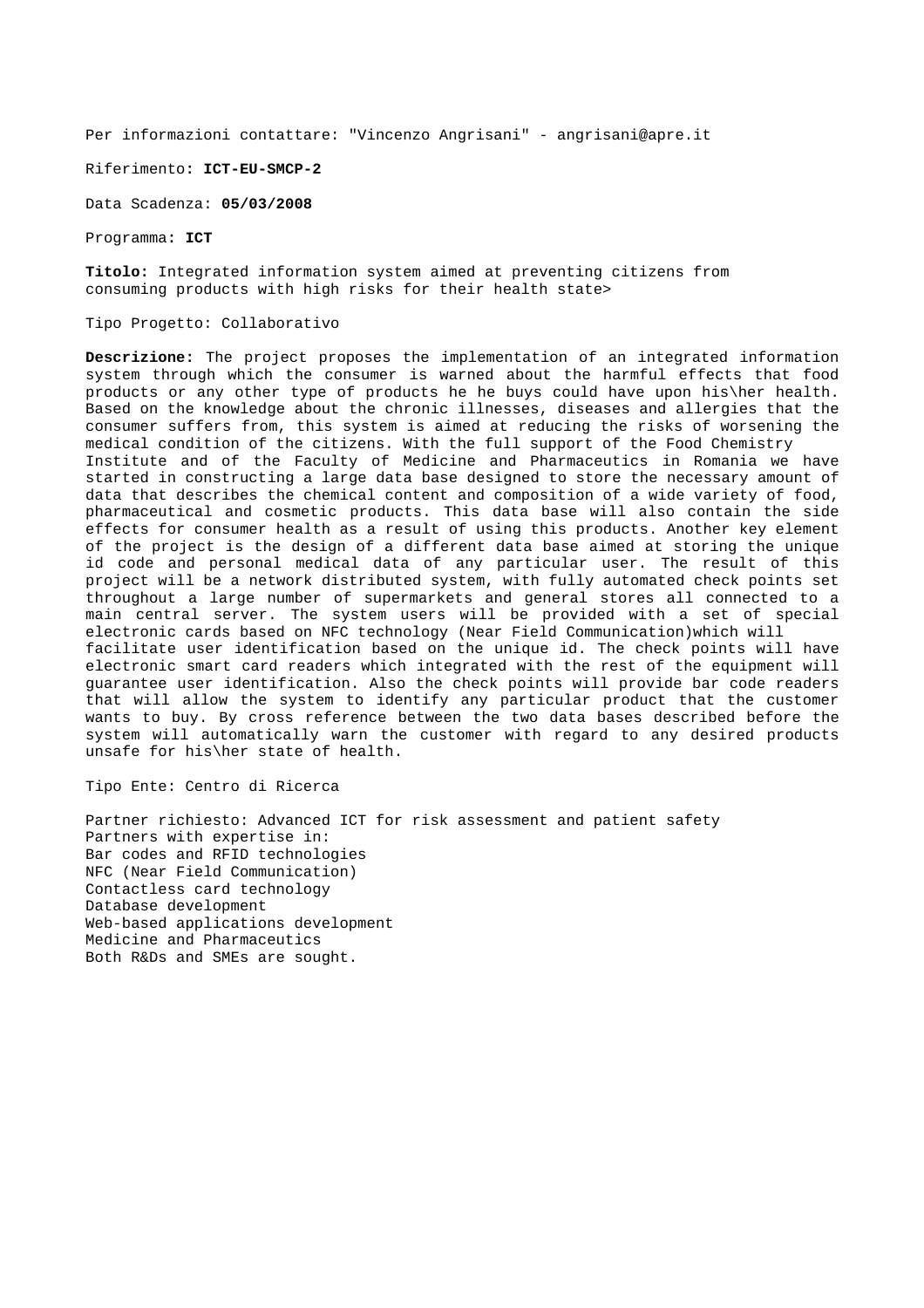Per informazioni contattare: "Vincenzo Angrisani" - angrisani@apre.it

Reference n.: **ICT-EU-SMCP-4**

Deadline: **15/11/2007**

Programme: **ICT SEC**

Project Title: Real Time Location Framework for First Responders

Financial Scheme:

Description: Nowadays, first responders plan rescue missions and define action plans based on critical and accurate information about who, where and when things happen.

Whenever an emergency happens (e.g. fire, earthquake, hurricane, robbery, terrorism attempt), the demand for information increases. Unfortunately, the availability of information systems tends to diminish every time an organization has to deal with a critical situation, as for example when power supplies and/or communications collapse or communications are purposely cut off.

First responders such as the police, medical teams or fire fighters don't usually have access to key information that is kept on the information systems run by the organizations in need of help. This lack of information increases response time and reduces the efficiency of rescue missions, where most of the times the failure is measured in "number of lives lost".

SecureISNow believes that there is a way to make this extremely valuable information available for the rescue forces using both standard solutions and novel technologies.

SecureISNow aims to provide organizations a Location-Based Services Framework (LBS Framework) that will allow first responders to seamlessly connect and process accurate information about the location and state of people, critical equipment and dangerous materials inside the organization facilities immediately before the emergency situation happens and/or when the emergency is happening.

SecureISNow proposes to develop a platform solution that allows different kinds of organizations and first responders to build specific software tools that use the information available from the LBS Framework installed in each organization. Different tools can be developed according the specific function and mission of certain rescue forces.

The LBS Framework is set on a service-based architecture with redundancy mechanisms, in order to assure the availability of the LBS Framework on day-to-day organization activities as well on emergency and critical situations where systems collapse.

The LBS Framework is set on a service-based architecture with redundancy mechanisms, in order to assure the availability of the LBS Framework on day-to-day organization activities as well on emergency and critical situations where systems collapse.

In order to provide flexibility, LBS Framework aims to operate based on several standard and widespread technologies such as Wi-Fi, RFID, GPS or Galileo and GSM/GPRS. This flexibility will allow the selection of what technologies should and can be adopted according to the working environment, context and dimensions of the organization facilities.

Possible Scenario

Imagine a fire in a 10 floor building. The energy supply and communications collapse. When the fire fighters arrive at the building, they can use their PDA or Laptop PC to connect to the LBS Framework of that specific building and find out the number of people that were inside when the fire started, as well as their location. They can also find out which sectors of the building contain dangerous materials (e.g. explosives, gas, chemicals).

With the correct tools the rescue forces can get an accurate overview of the emergency scenario not only when planning the mission, but also during the mission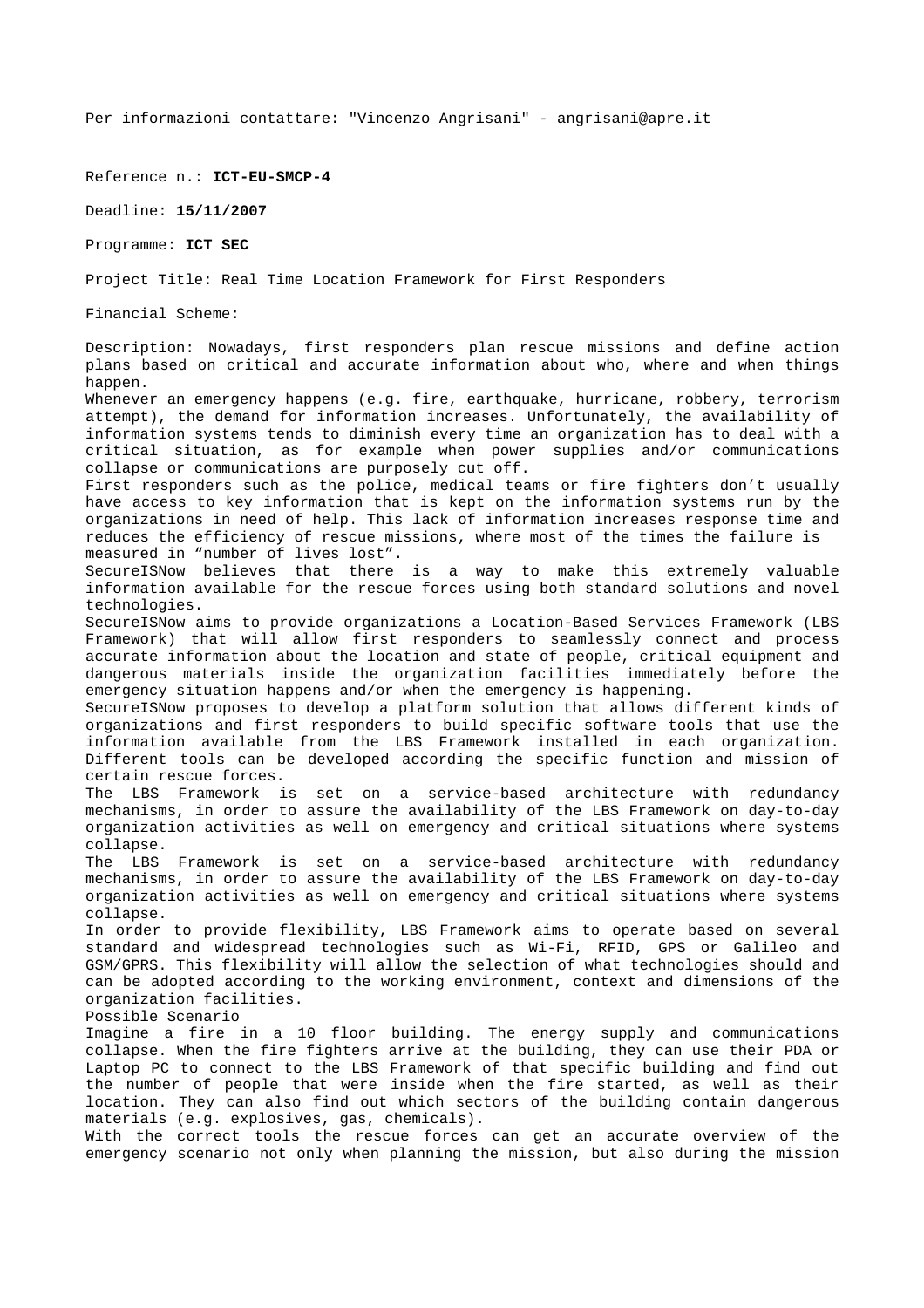itself. This kind of information may leverage the success of rescue missions – Saving Lives. Organisation Type: Impresa

Partner Sought: RFID Reader Development (Research and Development) WI-FI Portable Tag Miniaturization (Research and Development) First Responder Institution (Demonstration) Critical Infrastructure Organization (Demonstration)

SME x Research x Technology Transfer>